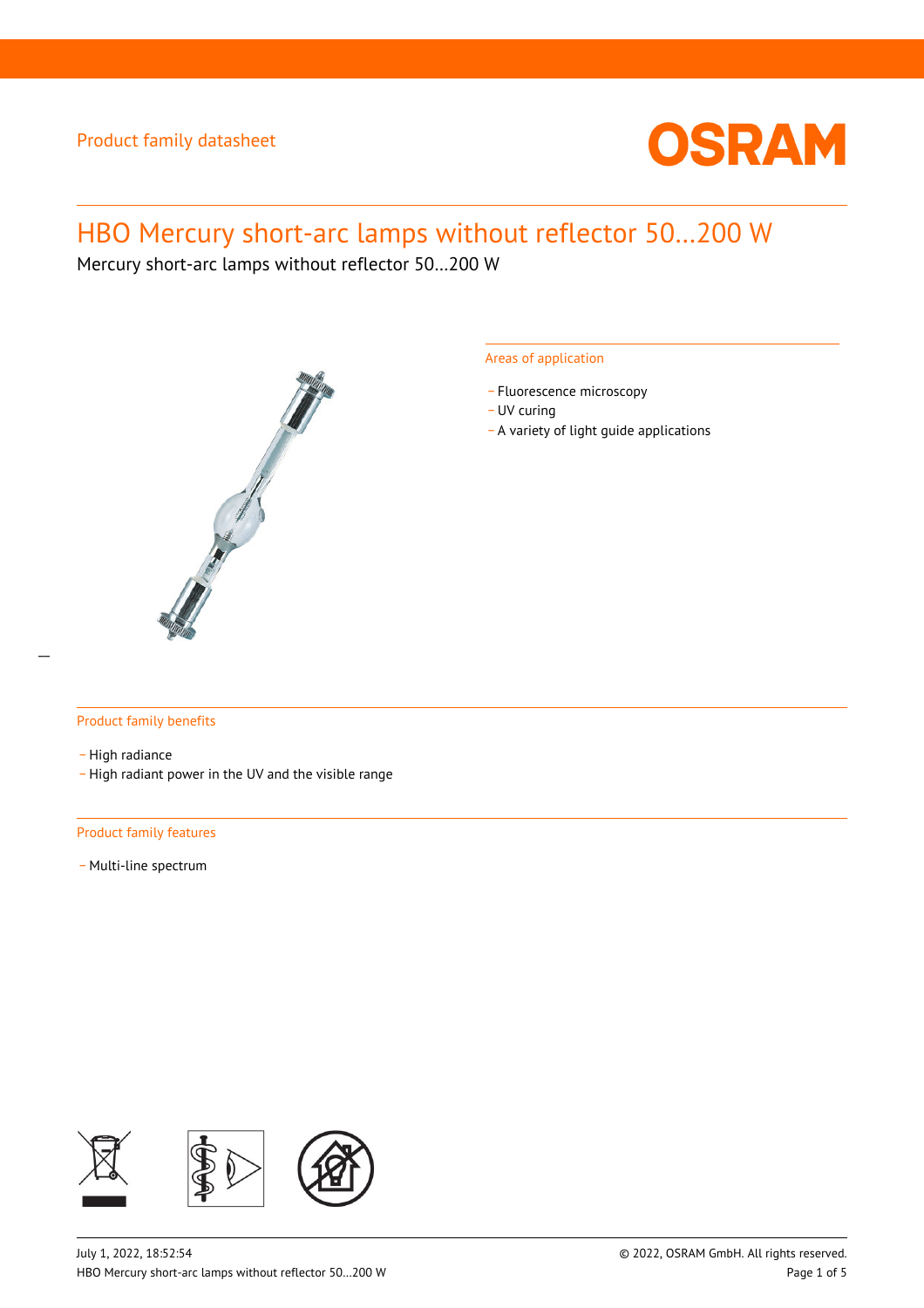### Technical data

|                            | Electrical data           |                    |                  |                           | <b>Photometrical data</b>    |                                    | <b>Dimensions</b><br>& weight |
|----------------------------|---------------------------|--------------------|------------------|---------------------------|------------------------------|------------------------------------|-------------------------------|
| <b>Product description</b> | <b>Nominal</b><br>voltage | Type of<br>current | Rated<br>wattage | <b>Nominal</b><br>wattage | <b>Luminous</b><br>intensity | <b>Nominal</b><br>luminous<br>flux | <b>Diameter</b>               |
| HBO 50 W/AC 39 V           | 39.0 V                    | AC                 | 50.00 W          | 50.00 W                   | 230 cd $^{1}$                |                                    | $10.0$ mm                     |
| <b>HBO 50 W/AC 34 V</b>    | 34.0 V                    | AC                 | 50.00 W          | 50.00 W                   | 230 cd $^{1}$                |                                    | $10.0$ mm                     |
| HBO 50 W/3                 |                           | DC                 | 50.00 W          | 50.00 W                   | 150 cd $^{1}$                | 1300 lm                            | $9 \text{ mm}$                |
| HBO 100 W/2                |                           | DC                 | 100.00 W         | 100.00 W                  | 260 cd $^{1}$                | 2200 lm                            | $10.0$ mm                     |
| HBO 103 W/2                |                           | DC                 | 100.00 W         | 100.00 W                  | 300 cd $^{1}$                | 2550 lm                            | $10.0$ mm                     |
| HBO 200 W/4                |                           | AC                 | 200,00 W         | 200.00 W                  | 950 cd $^{1}$                | 9500 lm                            | 17.0 mm                       |
| HBO 202 W/4                | 57.065.0<br>V             | AC                 | 202.00 W         | 200.00 W                  | 1000 cd $^{7}$               |                                    | 18.0 mm                       |
| HBO 200 W/2 57 V           | 57.0 V                    | AC/DC              | 200,00 W         | 200.00 W                  | 1000 cd $^{1}$               | 9500 lm                            | 17.0 mm                       |
| HBO 200 W/DC 57 V          | 57.0 V                    | DC.                | 200,00 W         | 200.00 W                  | 1100 cd $^{1}$               | 10000 lm                           | 17.0 mm                       |
| HBO 200 W/DC TM            | 57 V                      | DC                 | 200,00 W         | 200.00 W                  | 1000 cd $^{1}$               | 9500 lm                            | 17.0 mm                       |

|                            |                            |                                                   |                                    | Lifespan            | <b>Additional product</b><br>data           |
|----------------------------|----------------------------|---------------------------------------------------|------------------------------------|---------------------|---------------------------------------------|
| <b>Product description</b> | <b>Mountin</b><br>g length | Length with base<br>excl. base<br>pins/connection | Light<br>center<br>length<br>(LCL) | Lifespan            | <b>Base anode (standard</b><br>designation) |
| HBO 50 W/AC 39 V           | 47.0 mm<br>2)              | 47.00 mm $^{2}$ )                                 | 22.0 mm $3$ )                      | 100 h               | $SFa6-2$                                    |
| <b>HBO 50 W/AC 34 V</b>    | $47.0$ mm<br>2)            | 47.00 mm $^{2}$                                   | 22.0 mm $^{3}$                     | 100 h               | $SFa6-2$                                    |
| HBO 50 W/3                 | 47.0 mm<br>2)              | 47.00 mm $^{2}$ )                                 | $22.0$ mm $^{3}$                   | 200 h               | $SFa8-2$                                    |
| HBO 100 W/2                | 82.0 mm<br>$\mathcal{D}$   | 82.00 mm $^{2}$                                   | 43.0 mm $^{3}$                     | 200 h               | $SFa9-2$                                    |
| HBO 103 W/2                | 82.0 mm<br>2)              | 82.00 mm $^{2}$                                   | 43.0 mm $^{3}$                     | 300 h               | $SFa9-2$                                    |
| HBO 200 W/4                | 102.0<br>mm <sup>2</sup>   | 102.00 mm $^{2)}$                                 | 40.0 mm $^{3}$                     | 200 h               | SFc10-4                                     |
| HBO 202 W/4                | 102.0<br>mm <sup>2</sup>   | 102.00 mm $^{2)}$                                 | 40.0 mm $^{3}$                     | 200 h               | SFc10-4                                     |
| HBO 200 W/2 57 V           | 102.0<br>mm <sup>2</sup>   | 102.00 mm $^{2}$ )                                | 40.0 mm $^{3}$                     | 400/<br>$200 h^{8}$ | SFc10-4                                     |
| HBO 200 W/DC 57 V          | 102.0<br>mm <sup>2</sup>   | 102.00 mm $^{2}$ )                                | 40.0 mm $^{3}$                     | 1000 h              | SFc10-4                                     |
| HBO 200 W/DC TM            | 102.0<br>mm <sup>2</sup>   | $102.00$ mm $^{2}$                                | 40.0 mm $^{3}$                     | 400 h               | $SFC10-4$ <sup>9)</sup>                     |

 $\overline{a}$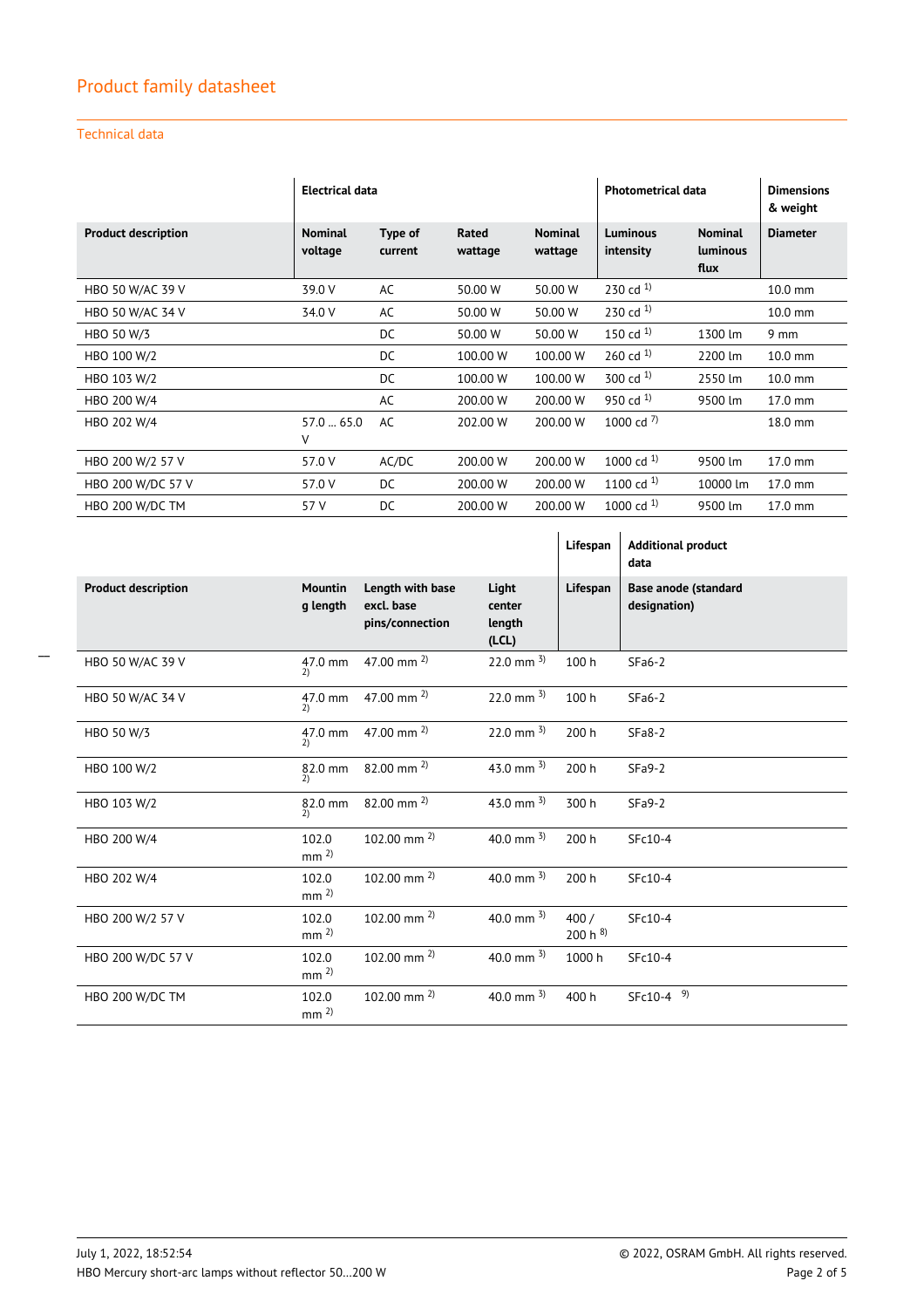|                            |                                                  | <b>Capabilities</b>     | <b>Environmental information</b><br>Information according Art. 33 of EU<br>Regulation (EC) 1907/2006 (REACh) |                                             |  |
|----------------------------|--------------------------------------------------|-------------------------|--------------------------------------------------------------------------------------------------------------|---------------------------------------------|--|
| <b>Product description</b> | <b>Base cathode</b><br>(standard<br>designation) | <b>Burning position</b> | <b>Date of Declaration</b>                                                                                   | <b>Primary Article</b><br><b>Identifier</b> |  |
| HBO 50 W/AC 39 V           | $SFa6-2$                                         | $545 - 4$               | 28-01-2022                                                                                                   | 4050300507132<br>4050300629100              |  |
| HBO 50 W/AC 34 V           | $SFa6-2$                                         | $545 - 4$               | 28-01-2022                                                                                                   | 4050300507118                               |  |
| HBO 50 W/3                 | $SFa6-2$                                         | $545$ <sup>5)</sup>     | 28-01-2022                                                                                                   | 4050300506692                               |  |
| HBO 100 W/2                | SFa7.5-2                                         | $590 - 5$               | 28-01-2022                                                                                                   | 4050300507095                               |  |
| HBO 103 W/2                | SFa7.5-2                                         | $590^{5}$               | 28-01-2022                                                                                                   | 4050300382128<br>4008321730664              |  |
| HBO 200 W/4                | SFc10-4                                          | $520^{6}$               | 28-01-2022                                                                                                   | 4050300506715                               |  |
| HBO 202 W/4                | SFc10-4                                          | $515^{6}$               | 28-01-2022                                                                                                   | 4050300507156                               |  |
| HBO 200 W/2 57 V           | SFc10-4                                          | $590^{5}$               | 01-04-2022                                                                                                   | 4050300508153                               |  |
| HBO 200 W/DC 57 V          | SFc10-4                                          | $590 - 5$               | 01-04-2022                                                                                                   | 4050300506791                               |  |
| HBO 200 W/DC TM            | $SFC10-4$ <sup>9)</sup>                          | $590 - 5$               | 28-01-2022                                                                                                   | 4008321137623                               |  |

| <b>Product description</b> | <b>Candidate List</b><br>Substance 1 | <b>CAS No. of substance</b><br>$\mathbf{1}$ | <b>Safe Use Instruction</b>                                                                                       | <b>Declaration No. in</b><br><b>SCIP database</b>                                              |
|----------------------------|--------------------------------------|---------------------------------------------|-------------------------------------------------------------------------------------------------------------------|------------------------------------------------------------------------------------------------|
| HBO 50 W/AC 39 V           | Lead                                 | 7439-92-1                                   | The identification of<br>the Candidate List<br>substance is<br>sufficient to allow<br>safe use of the<br>article. | e8310b2d-6dfd-<br>4214-99f2-<br>54a875611416  <br>2cdba8c8-2480-<br>43e3-bef8-<br>1501edfbab7b |
| HBO 50 W/AC 34 V           | Lead                                 | 7439-92-1                                   | The identification of<br>the Candidate List<br>substance is<br>sufficient to allow<br>safe use of the<br>article. | b4dbd9f8-acc8-44fd-<br>a092-9b5d3d42769a                                                       |
| HBO 50 W/3                 | Lead                                 | 7439-92-1                                   | The identification of<br>the Candidate List<br>substance is<br>sufficient to allow<br>safe use of the<br>article. | b7f62293-c952-<br>4934-b87d-<br>Ofed8aac3c8e                                                   |
| HBO 100 W/2                | Lead                                 | 7439-92-1                                   | The identification of<br>the Candidate List<br>substance is<br>sufficient to allow<br>safe use of the<br>article. | 8a5de7b7-1ac0-<br>42b0-9bc6-<br>43f410d52790                                                   |
| HBO 103 W/2                | Lead                                 | 7439-92-1                                   | The identification of<br>the Candidate List<br>substance is<br>sufficient to allow<br>safe use of the<br>article. | 5c5ffaca-0a20-4808-<br>a8fc-837dfe659a4a  <br>cbe25e5b-c77c-<br>499d-b5cb-<br>d98156b8d489     |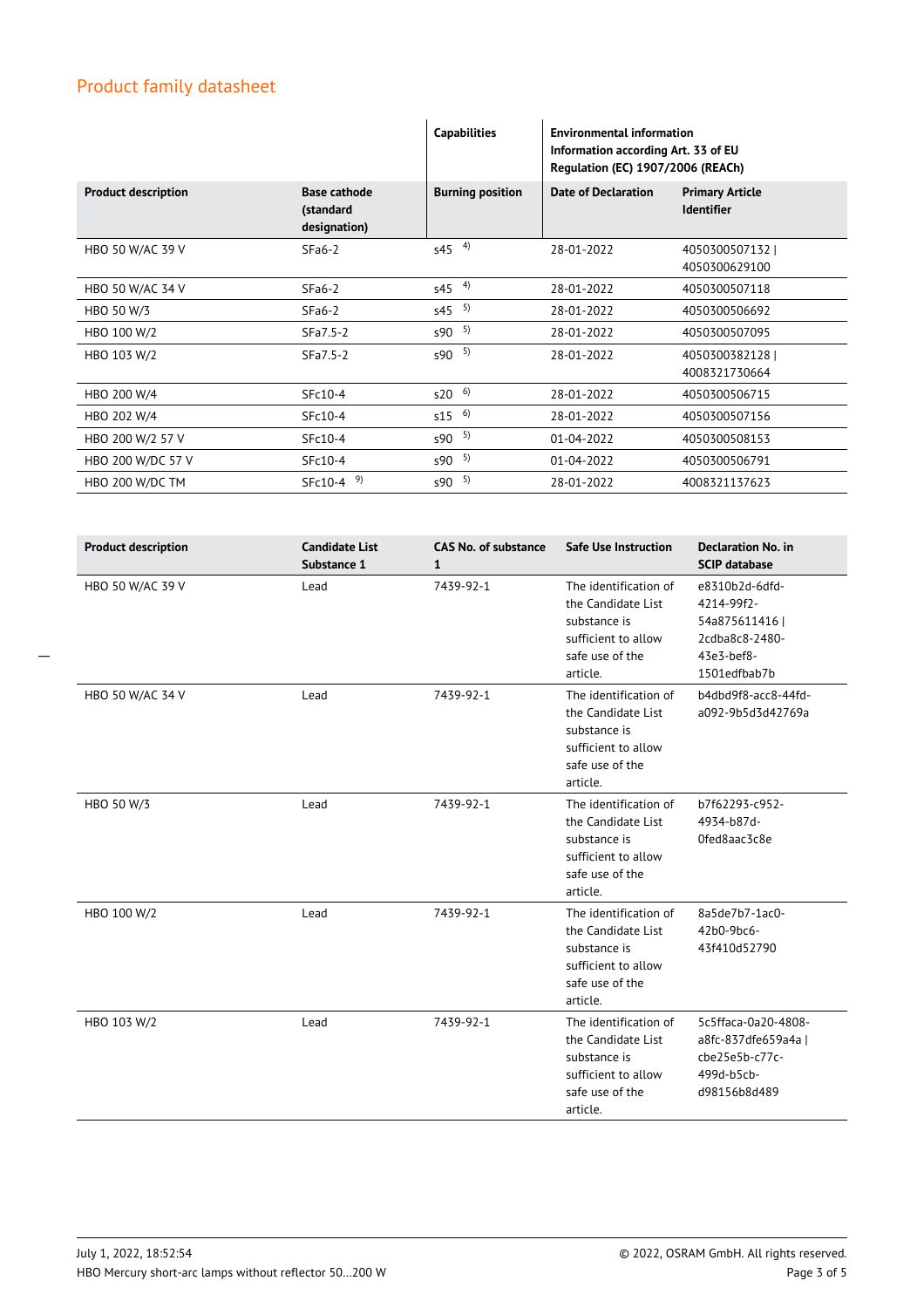| <b>Product description</b> | <b>Candidate List</b><br>Substance 1 | <b>CAS No. of substance</b><br>1 | <b>Safe Use Instruction</b>                                                                                       | <b>Declaration No. in</b><br><b>SCIP database</b> |
|----------------------------|--------------------------------------|----------------------------------|-------------------------------------------------------------------------------------------------------------------|---------------------------------------------------|
| HBO 200 W/4                | Lead                                 | 7439-92-1                        | The identification of<br>the Candidate List<br>substance is<br>sufficient to allow<br>safe use of the<br>article. | 0b6aabc0-648f-4d0d-<br>8fa3-737723deaad7          |
| HBO 202 W/4                | Lead                                 | 7439-92-1                        | The identification of<br>the Candidate List<br>substance is<br>sufficient to allow<br>safe use of the<br>article. | 86fed10b-6f1f-4b7c-<br>a8ef-a5a2c4846634          |
| HBO 200 W/2 57 V           | Lead                                 | 7439-92-1                        | The identification of<br>the Candidate List<br>substance is<br>sufficient to allow<br>safe use of the<br>article. | 0a543a28-ee8e-4f2f-<br>be05-060615b8f13b          |
| HBO 200 W/DC 57 V          | Lead                                 | 7439-92-1                        | The identification of<br>the Candidate List<br>substance is<br>sufficient to allow<br>safe use of the<br>article. | 5178b200-39bc-<br>438f-9a39-<br>c562426a7852      |
| HBO 200 W/DC TM            | Lead                                 | 7439-92-1                        | The identification of<br>the Candidate List<br>substance is<br>sufficient to allow<br>safe use of the<br>article. | 5280e35b-70e6-<br>48e0-ac95-<br>d834d6ba11af      |

 $\overline{a}$ 

1) Typical initial photometric value

2) Maximum

3) Distance from end of base to tip of anode (cold)

4) Observe "UP" marking

5) Anode underneath

6) Reference base pointing downwards (shorter shaft)

7) Minimum 850 cd

8) AC operation

9) With 8-32 UNC-3 B thread